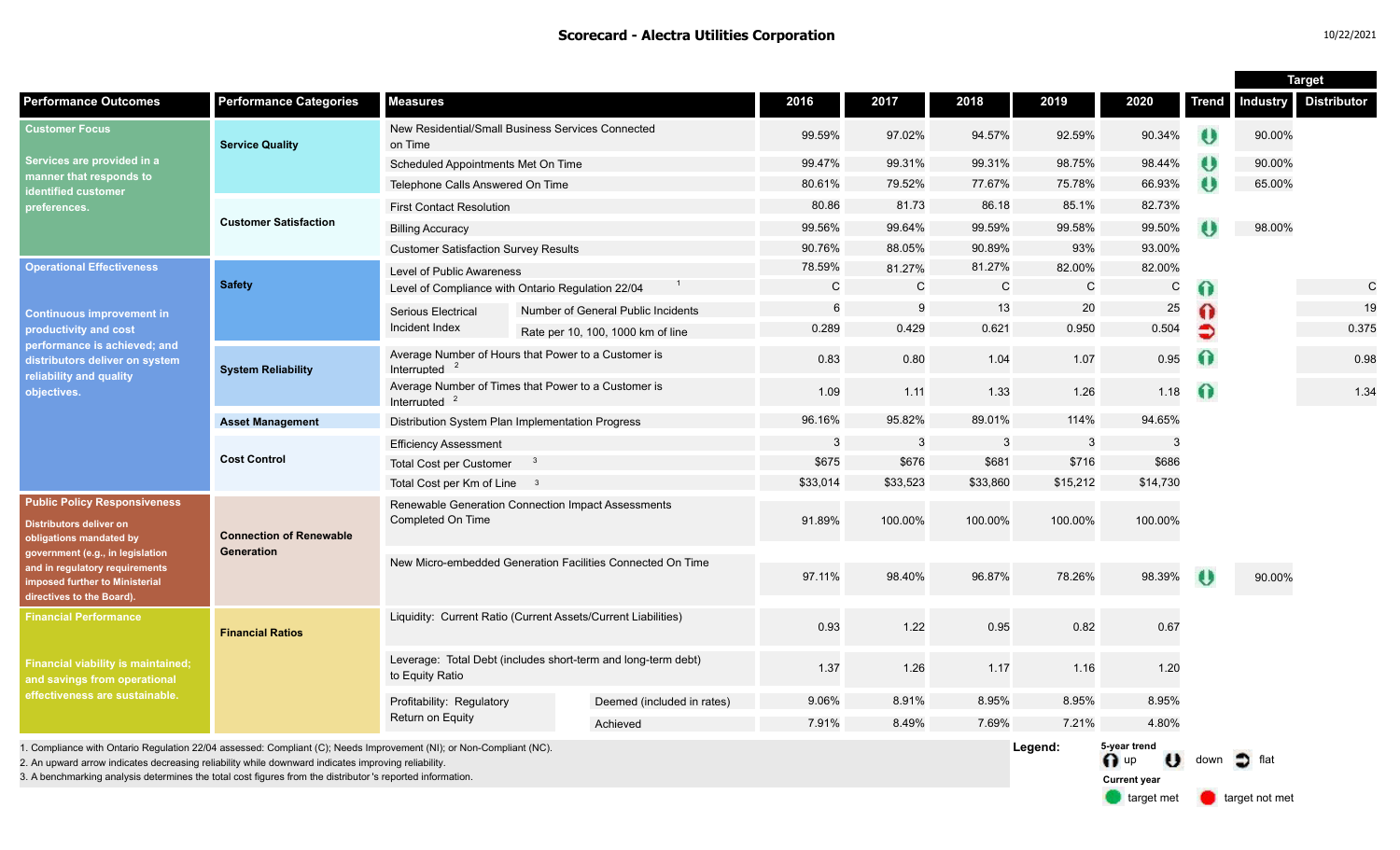# **2020 Scorecard Management Discussion and Analysis ("2020 Scorecard MD&A")**

The link below provides a document titled "Scorecard - Performance Measure Descriptions" that has the technical definition, plain language description and how the measure may be compared for each of the Scorecard's measures in the 2020 Scorecard MD&A: **[http://www.ontarioenergyboard.ca/OEB/\\_Documents/scorecard/Scorecard\\_Performance\\_Measure\\_Descriptions.pdf](http://www.ontarioenergyboard.ca/OEB/_Documents/scorecard/Scorecard_Performance_Measure_Descriptions.pdf)**

### **Scorecard MD&A – General Overview**

The utility scorecard measures a utility's performance over time and presents the five most recent years of available data for each performance measure.

On March 17, 2020, the Government of Ontario declared a province-wide state of emergency, to protect the public and help contain the spread of the COVID-19 virus. The COVID-19 pandemic has had widespread economic and societal impacts across Ontario. Throughout the pandemic Alectra Utilities has continued to deliver strong performance against service quality targets established by the Ontario Energy Board (OEB). In addition, Alectra Utilities' most recent Customer Satisfaction Survey results signal that Alectra has been meeting the needs of its customers.

In 2020, Alectra Utilities' reliability performance improved relative to 2019. This is a notable outcome as Alectra Utilities (and its predecessors) have generally experienced declining system reliability, primarily driven by a growing number of cable failures and an increasing impact due to adverse weather conditions. In recent years, Alectra Utilities has developed investment plans to mitigate these, through rehabilitation and renewal of both underground systems that have degraded and overhead systems prone to failure due to adverse weather conditions.

Alectra Utilities serves over 1 million customers across a service territory of 1,900 sq. km spanning 17 communities including: Alliston, Aurora, Barrie, Beeton, Brampton, Bradford, Guelph, Hamilton, Markham, Mississauga, Penetanguishene, Richmond Hill, Rockwood, St. Catharine's, Thornton, Tottenham and Vaughan.

### **Service Quality**

#### **New Residential/Small Business Services Connected on Time**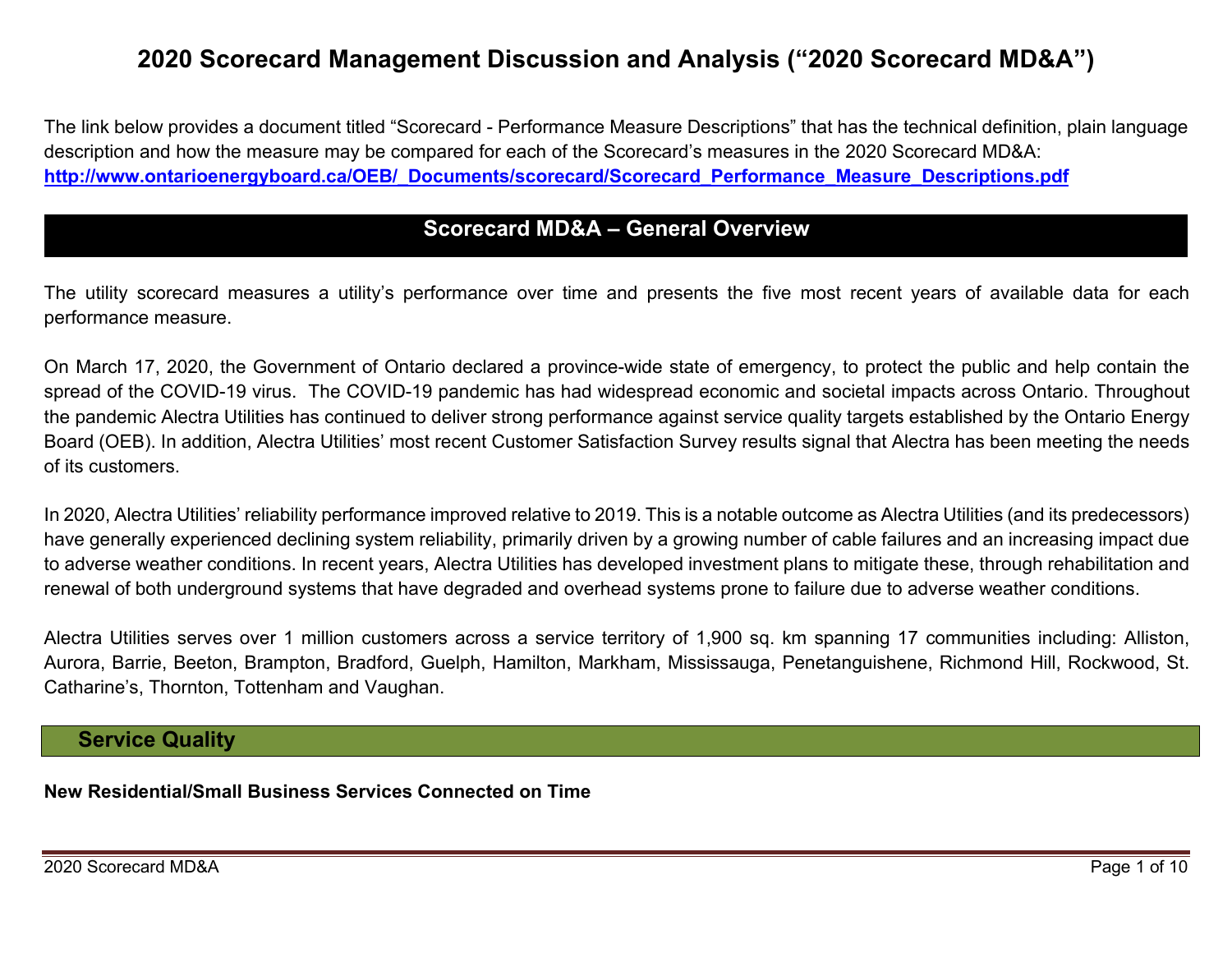The OEB's Distribution System Code ("DSC") requires electricity distributors to complete a connection for new service under 750 volts within five days after all applicable service conditions are satisfied. This service quality standard must be met at least 90% of the time on an annual basis. In 2020, Alectra Utilities connected 90.3% of 7,006 eligible low-voltage residential and small business customers to its system within the five-day timeline.

### **Scheduled Appointments Met On Time**

The OEB's DSC requires that electricity distributors offer to schedule an appointment within a window of time that is no greater than four hours. The electricity distributor must arrive for the appointment within the scheduled timeframe 90% of the time. Of 10,701 appointments scheduled in 2020 requiring the presence of the customer, Alectra Utilities met 98.4% of these appointments within this timeframe. The services provided in this category includes connection or reconnection of services, meter reads, and other necessary work as requested by customers.

### **Telephone Calls Answered On Time**

The OEB's DSC requires that electricity distributors answer calls within 30 seconds, 65% of the time. The performance of this measurement is influenced by the volume of customer calls that are received by the call centre and are driven by factors such as billing inquiries, customer move ins and outs, news about the electricity market in the media, conservation and demand management programs and power outages, among other things.

In 2020, Alectra Utilities' Customer Service Representatives ("CSR") received 612,466 calls from its customers, as compared to 769,870 calls in 2019. This represents a 20% reduction in call volumes. This was offset, however, by a 13% increase in call handle time due to the complexity of enquiries and level of customer support required. It should be noted that as a result of the COVID-19 pandemic, CSR's adjusted to working from home, and the transition was handled smoothly. Over the course of the year, CSRs answered 66.9% of incoming calls within 30 seconds, exceeding the OEB mandated target of 65%.

## **Customer Satisfaction**

**First Contact Resolution**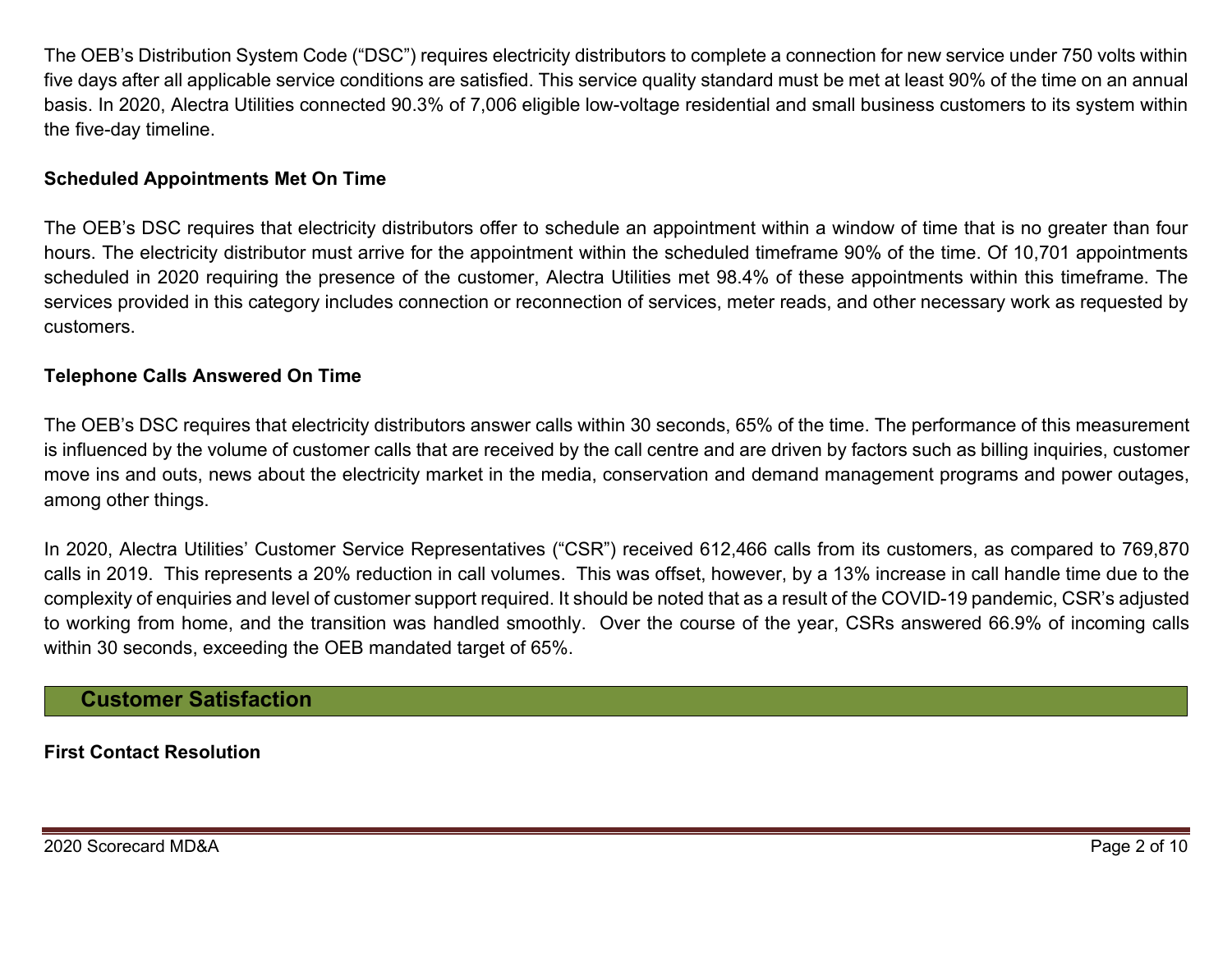First Contact Resolution refers to the ability to resolve a customer query within a single call, thereby eliminating the need for a customer to follow up with further calls. The OEB does not provide a specific methodology for the determination of First Contact Resolution ("FCR"); rather, distributors are permitted discretion as to how they report this measure.

Alectra Utilities calculates FCR results by assessing both the number of calls addressed at first contact and also customer surveys that address the quality of service received by customers at the time they contact the utility.

In 2020, Alectra Utilities resolved 82.7% of calls on first contact, which is a of 2.4% decrease relative to the result of 85.1% reported in 2019.

### **Billing Accuracy**

The Billing Accuracy customer satisfaction metric is defined as the number of accurate bills issued expressed as a percentage of the total number of bills issued. A bill is considered accurate if it has not been subject to any adjustments, meter reading estimates, or to a bill cancellation with a re-bill. In 2020, Alectra Utilities issued almost 13 million customer bills and achieved billing accuracy performance of 99.5%. This result exceeds the prescribed OEB target of 98%.

### **Customer Satisfaction Survey Results**

Electricity distributors are required to measure and report customer satisfaction results at least once every other year. The OEB allows electricity distributors discretion in the creation of customer satisfaction surveys and the ultimate reporting of results.

Alectra retained Simul Corporation to conduct its UtilityPulse survey, which is the same survey used among other utilities across Ontario and Canada. The survey asks customers about a wide range of topics, including the following items: overall satisfaction; service reliability; customer service; billing experience; and corporate image. The data and feedback from the survey are incorporated into Alectra Utilities' planning processes, ensuring that Alectra's practices evolve to meet customers' needs and expectations. In Fall 2019, Alectra Utilities completed its last customer satisfaction survey and achieved a score of 93%. The next survey is scheduled for Fall 2021.

### **Safety**

### **Public Safety**

The Public Safety metric was developed for the OEB with the assistance of the Electrical Safety Authority ("ESA"). The OEB has developed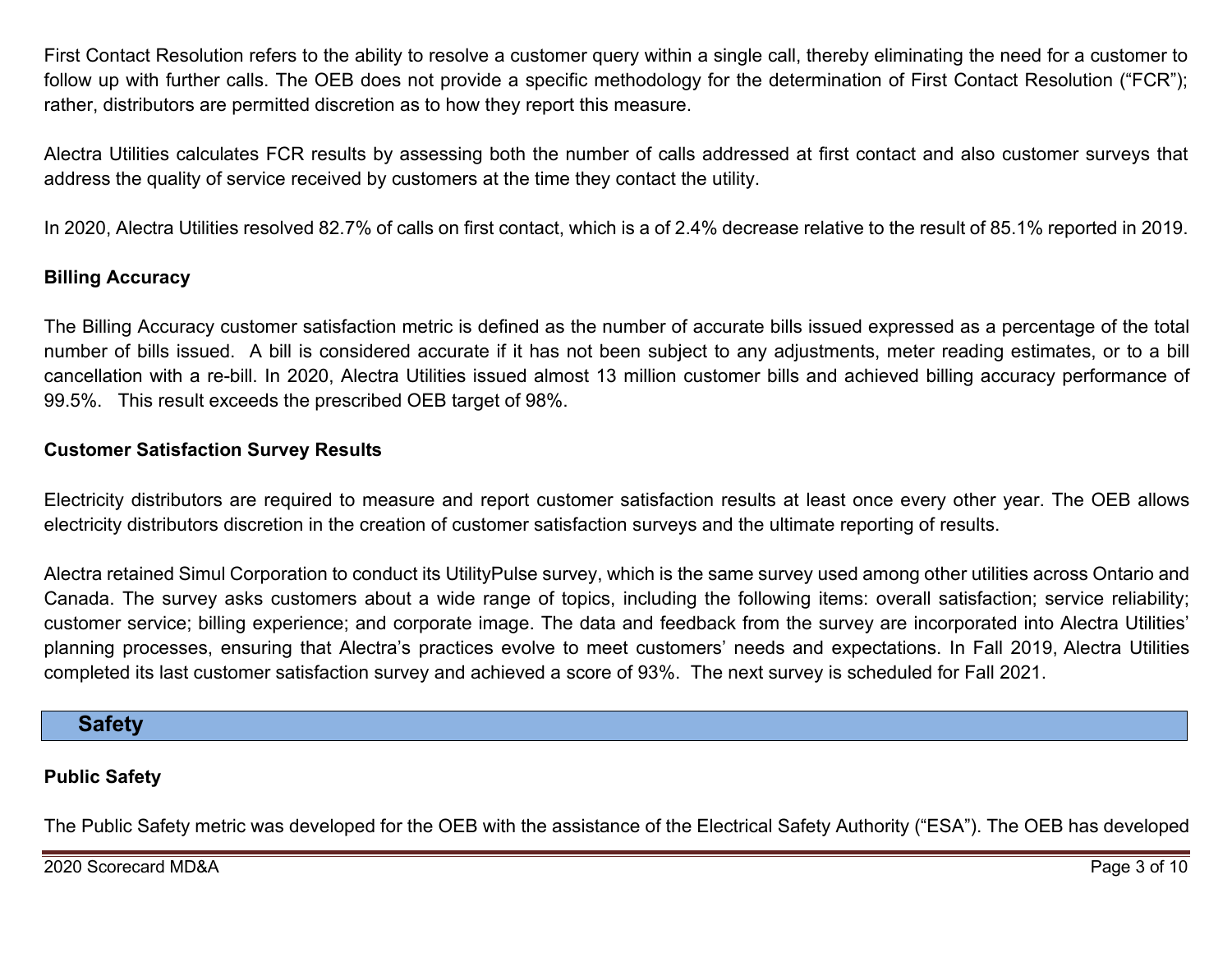three component metrics that consist of: (a) Public Awareness of Electrical Safety, (b) Compliance with Ontario Regulation 22/04, and (c) a Serious Electrical Incident Index. Details for Alectra Utilities' performance in each of these component areas is discussed below.

Safety is a core value and is always a top priority for Alectra Utilities, both as an employer and as a responsible operator within the community. Alectra Utilities' commitment to public and employee safety is demonstrated through its stringent safety protocols and training.

### **Component A – Public Awareness of Electrical Safety**

The ESA and OEB developed a standard survey methodology to determine the Public Awareness of Electrical Safety component. Results are based on a telephone survey (Random Digit Dialing) among 803 members of the general public, 18 years of age or older, within Alectra Utilities' service territory.

The six core measurement questions correspond to the six most frequent incidents involving utility equipment in Ontario over the last decade. Alectra Utilities' Public Safety Awareness Score indicated in the most recent Survey, issued in early 2020, was 82%. As this score is measured bi-annually, this score is reported for the Level of Public Awareness Score for each of the 2019 and 2020 reporting periods. There is currently no established performance target for this metric, however, the OEB has indicated that one may be established in the future.

### **Component B – Compliance with Ontario Regulation 22/04**

The metric measuring Ontario Regulation 22/04 (the "Regulation") exists to assess compliance with the ESA's standard for safety requirements in the design, construction, and maintenance of electrical distribution systems. Alectra Utilities received a rating of 'compliant', the highest rating possible, for its performance in 2020. This rating is based upon an assessment of Alectra Utilities' performance in the following areas: Regulation 22/04 Audit; Declaration of Compliance; Due Diligence Inspections; Public Safety Concerns; and Compliance Investigations.

Throughout the period from 2016 through 2020, Alectra Utilities had zero non-compliance issues identified in the annual Regulation 22/04 Audit, confirming that the company's commitment to safety is effective and that it remains compliant with the Regulation.

The audit is an independent review and examination of records and activities to: (i) assess the adequacy of system controls; (ii) ensure compliance with established policies and procedures; and (iii) recommend necessary changes in controls, policies, or procedures to meet objectives.

2020 Scorecard MD&A Page 4 of 10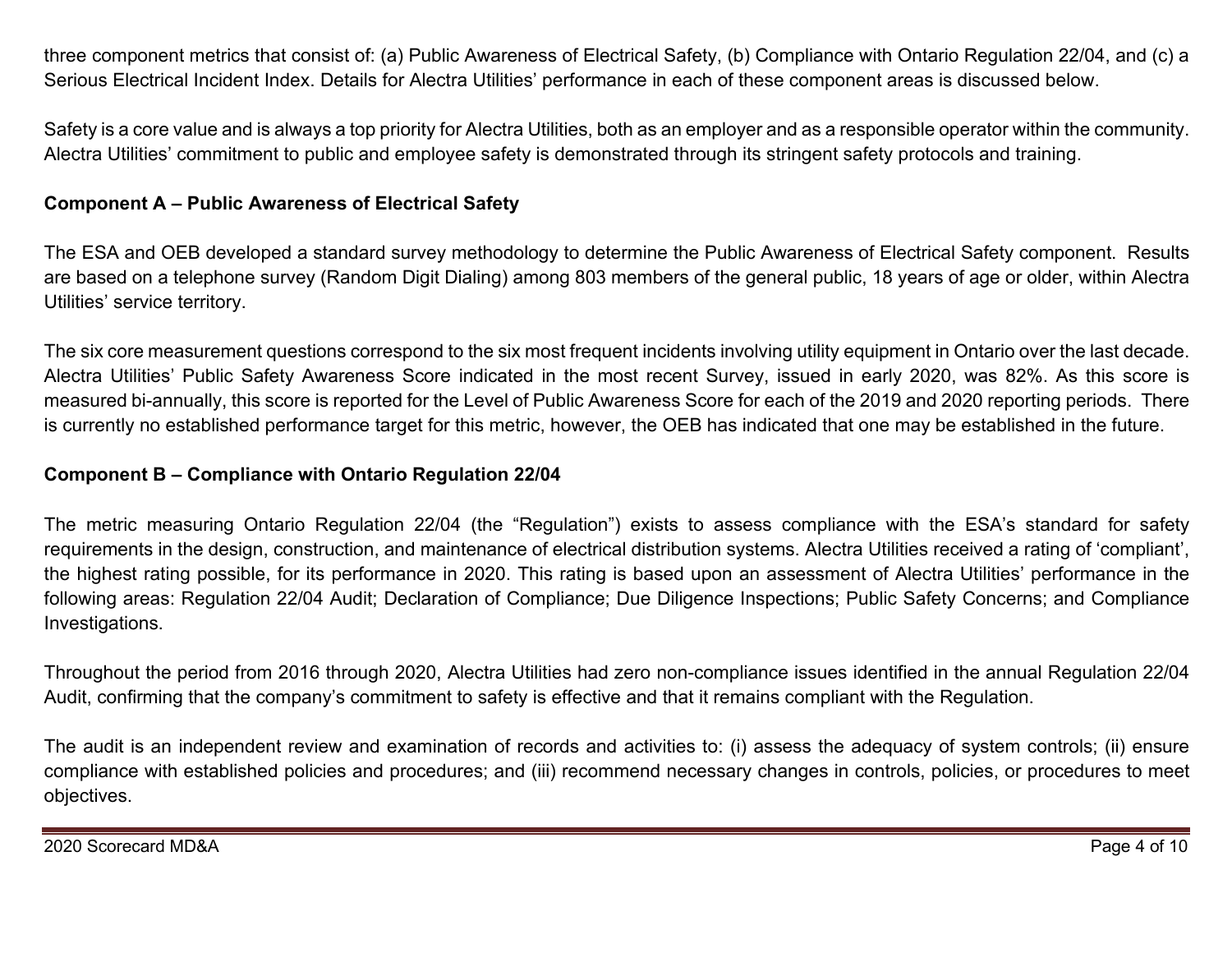Annual Due Diligence Inspections of the LDC's electrical distribution installations are completed by the ESA with a primary focus on ensuring construction in the field is in accordance with a plan, work instruction, and design characteristics that are compliant with Regulation 22/04.

In addition, all Public Safety Concerns issued to the LDC by the ESA are reviewed for compliance against Ontario Regulation 22/04 and corrected in a timely fashion should these concerns fall outside the established Regulation.

#### **Component C – Serious Electrical Incident Index**

The Serious Electrical Incident Index measures the number and rate of serious electrical incidents that occurred per 1,000 kms of line. Section 12 of Ontario Regulation 22/04 defines a "serious electrical incident" as:

(a) any electrical contact that caused death or critical injury to a person;

(b) any inadvertent contact with any part of a distribution system operating at 750 volts or above that caused or had the potential to cause death or critical injury to a person; or

(c) any fire or explosion in any part of a distribution system operating at 750 volts or above that caused or had the potential to cause death or critical injury to a person, except a fire or explosion caused by lightning strike.

The OEB set a target of 19 Serious Electrical Incidents for Alectra Utilities in 2020. The target is calculated and established as 70% of the five-year rolling average of such incidents. Alectra Utilities' goal is to have zero "serious electrical incidents" annually.

Alectra Utilities experienced 25 "serious electrical incidents" in the 2020 reporting period, which was higher than the target number of incidents as prescribed by the OEB. Six incidents occurred because of items beyond the control of Alectra Utilities such as motor vehicle accidents, animal, and inadvertent contacts. Twelve incidents were as a result of equipment failures, and the remaining seven incidents were a result of adverse weather events that caused overhead conductors to come down in a public space. Alectra Utilities reviews these incidents and makes appropriate adjustments to its system renewal and maintenance activities within existing capital funding constraints in an effort to reduce the risk of further serious electrical incidents on the system.

# **System Reliability**

### **Average Number of Hours that Power to a Customer is Interrupted**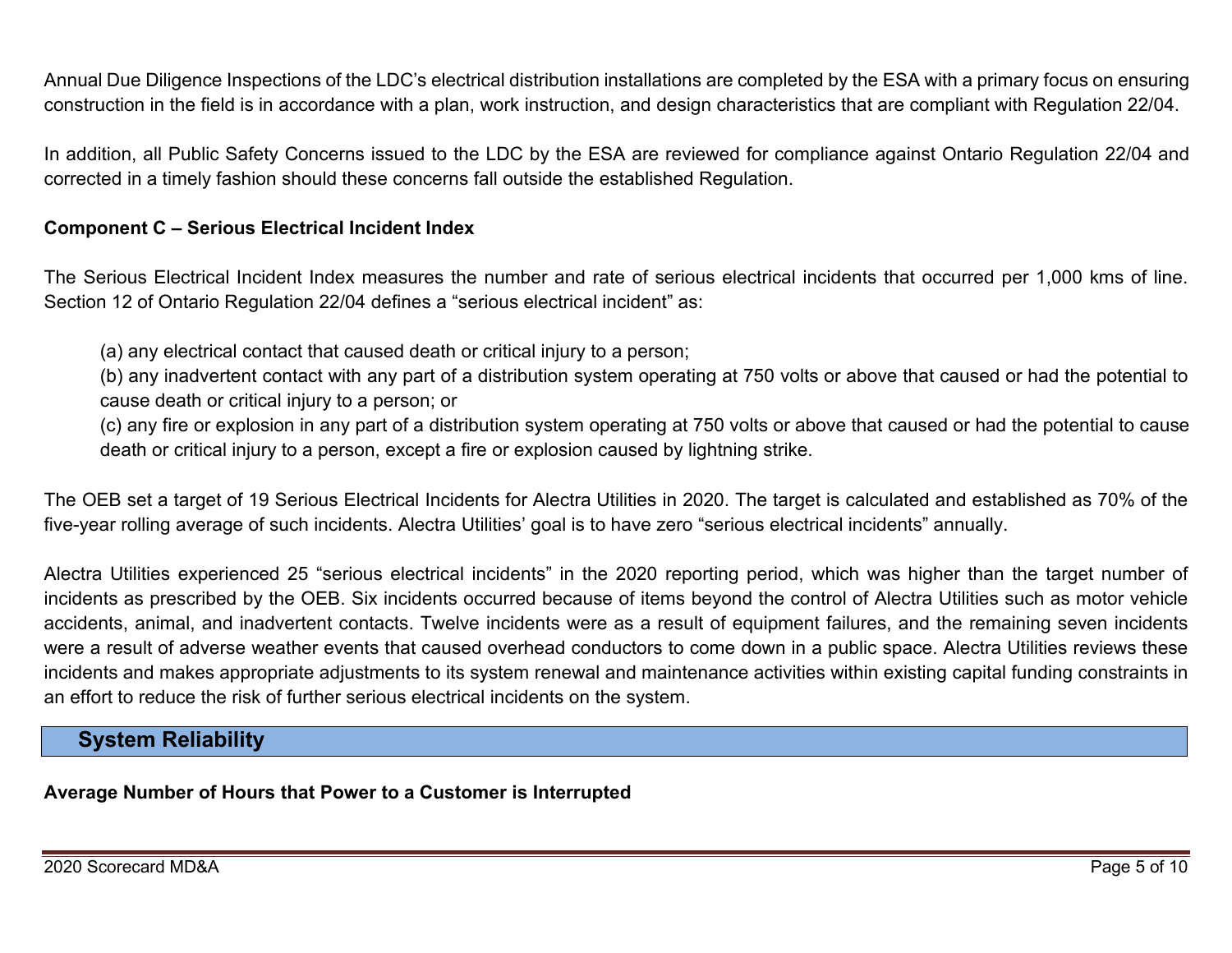In 2020, Alectra Utilities' average number of hours that power to a customer was interrupted (excluding loss of supply and major event days) was 0.95 hours (57 minutes). This result was 0.12 hours (7.2 minutes) lower than the 1.07 hours (64.2 minutes) experienced in 2019. The 2020 reliability performance improved relative to 2019 performance due to fewer adverse weather-related and tree contact outage events, somewhat offset by higher number of defective equipment failures. Underground cable and accessories continue to be the leading contributor, accounting for more than 45% of all defective equipment outages experienced in 2020.

#### **Average Number of Times that Power to a Customer is Interrupted**

In 2020, the average number of times that power to a customer was interrupted was 1.18. This result represents an improvement over 2019 results, where the average number of interruptions was 1.26. The improvement was primarily attributed to fewer outage events caused by adverse weather. The leading causes of the interruptions in 2020 were: defective underground cables and foreign interference outages, which includes both vehicle and animal contact, as well as scheduled outage events. In order to further improve this metric, Alectra Utilities has developed plans for additional system ties, as well as investment in automated devices to reduce the number of customers affected by potential outages.

### **Asset Management**

#### **Distribution System Plan Implementation Progress**

Alectra Utilities has updated the methodology it uses to measure and report the Distribution System Plan ("DSP") implementation progress as per the defined outcomes and performance measures described in the 2020-2024 DSP. In May 2019, Alectra Utilities submitted to the OEB its first consolidated DSP. The 2020 DSP Implementation measure is reported based on a balance of both financial and operational achievements relative to targets set in the DSP. In 2020, Alectra Utilities achieved the operational measures, which include maintaining overall reliability performance levels set out in the DSP. However, Alectra Utilities did not complete all the planned capital work outlined in its DSP due to a lack of funding.

### **Cost Control**

#### **Efficiency Assessment**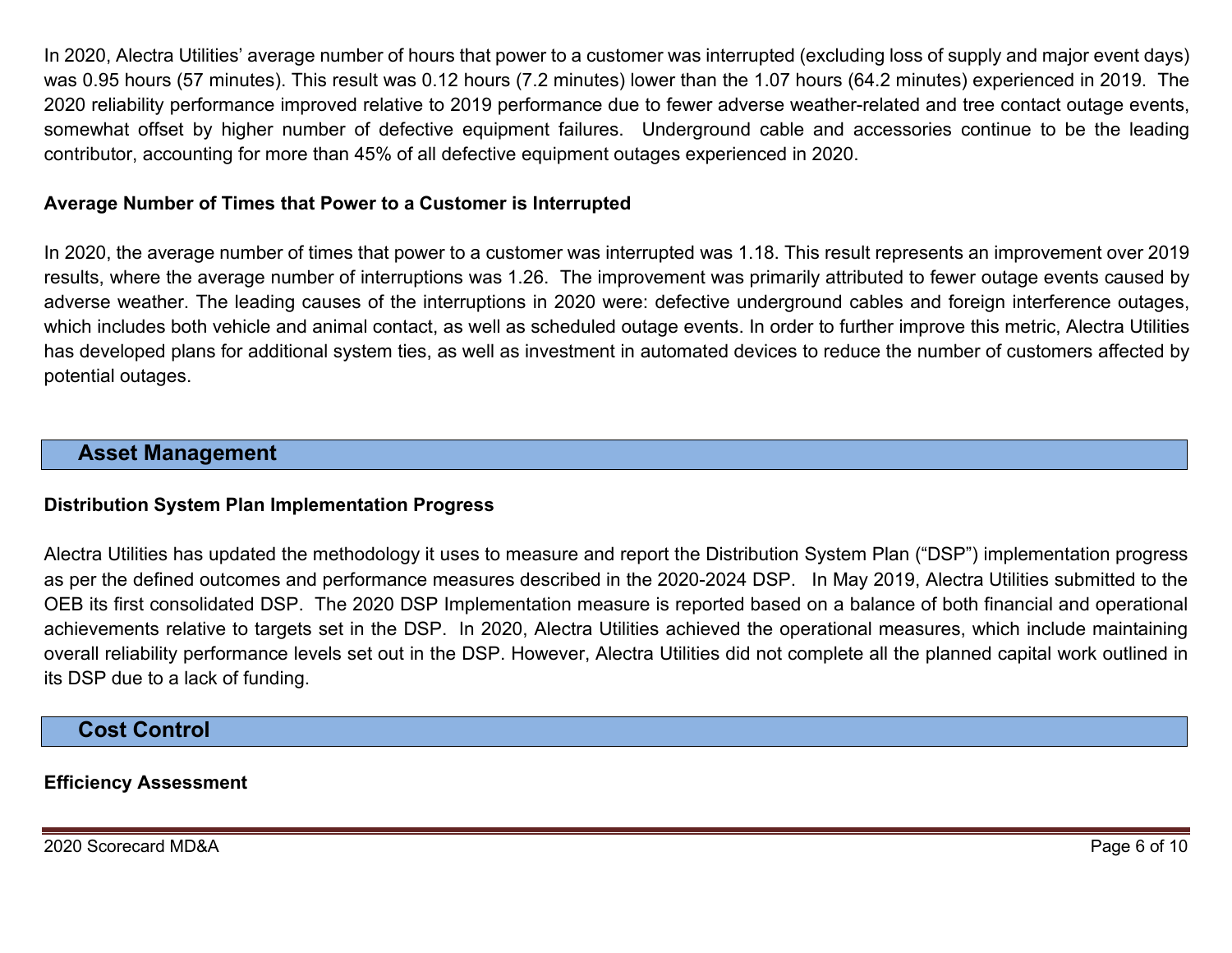The total costs for Ontario distributors are evaluated by the Pacific Economics Group LLC ("PEG") on behalf of the OEB to produce a single efficiency ranking. Distributors are divided into five groups based on the magnitude of the difference between their respective individual actual and predicted costs. Distributors with larger negative differences between actual and predicted costs are considered better cost performers and therefore eligible for lower stretch factor assignments. The stretch factor assignments are defined as follows:

- 1) Cohort I (Stretch Factor = 0.0%) Actual costs are 25% or more below predicted costs
- 2) Cohort II (Stretch Factor = 0.15%) Actual costs are 10% to 25% or more below predicted costs
- 3) Cohort III (Stretch Factor = 0.30%) Actual costs are within +/- 10% of predicted costs
- 4) Cohort IV (Stretch Factor = 0.45%) Actual costs are 10% to 25% or more above predicted costs
- 5) Cohort V (Stretch Factor = 0.60%) Actual costs are 25% or more above predicted costs

In 2020, Alectra Utilities maintained its placement in Cohort III having achieved actual costs that were within 10% of predicted costs. The efficiency assessment does not consider additional merger related benefits.

### **Total Cost per Customer**

Total cost per customer and per kilometer are computed by PEG based on an econometric model that attempts to benchmark distributors' cost performance for comparability. As the costs are the product of an econometric model, they are based on, but do not exactly equal, the costs reported in financial statements. Total costs refer to operating and capital costs and include costs to operate, maintain, administer and renew the distribution system, buildings, and related systems and processes necessary to operate the distribution system.

In 2020, total cost per customer decreased to \$686 from \$716 in 2019. This is consistent with the total cost decreases across the industry.

### **Total Cost per Km of Line**

In 2020, total cost per kilometer of line decreased to \$14,730 compared to \$15,212 in 2019, due to a decrease in total costs.

# **Connection of Renewable Generation**

# **Renewable Generation Connection Impact Assessments Completed on Time**

Electricity distributors are required to conduct Renewable Generation Connection Impact Assessments ("CIAs") within 60 days of receiving a complete application from a customer (or 90 days if an expansion of the distribution system is required to accommodate the generation).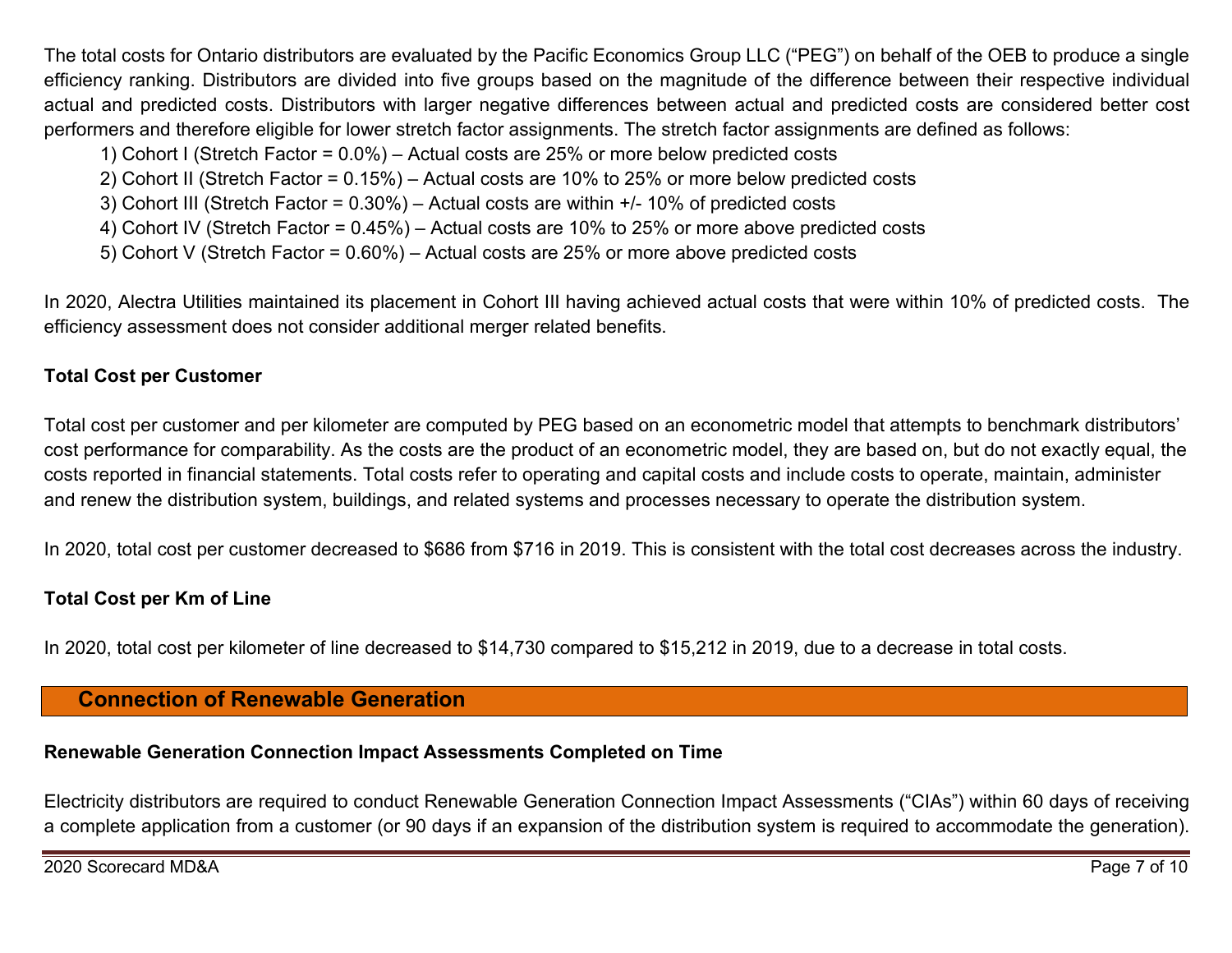In 2020, Alectra Utilities completed 13 out of 13 CIAs within the required timeframe specified by the OEB.

#### **New Micro-Embedded Generation Facilities Connected On Time**

Alectra Utilities successfully connected 98.4% of all New Micro-embedded Generation Facilities in 2020 within the required timeframe established by the OEB. These connections are for Feed in Tariff projects of less than 10 kW (micro-FIT). The OEB requires 90% of these projects to be completed within five days of receiving authorization from the ESA.

### **Financial Ratios**

### **Liquidity: Current Ratio (Current Assets/Current Liabilities)**

The OEB requires distributors to report their Current Ratio as it is one of a number of common measures used to determine the financial health of a distributor. The Current Ratio indicates whether or not the distributor has enough resources (assets) to pay its debts (liabilities) over the next 12 months. A Current Ratio of 1.0 indicates that current assets are equal to the value of current liabilities.

Alectra Utilities' current ratio decreased from 0.82 in 2019 to 0.67 in 2020, primarily due to higher short-term borrowings.

#### **Leverage: Total Debt (includes short-term and long-term debt) to Equity Ratio**

The OEB uses a deemed capital structure of 60% debt, 40% equity for electricity distributors when establishing rates. This capital mix represents a debt-to-equity ratio of 1.5 (60/40). The debt-to-equity ratio measures the extent to which assets are financed by debt and equity for an entity. A debt-to-equity ratio of more than 1.5 indicates that a distributor is more highly levered than the deemed capital structure. A debt-to-equity ratio of less than 1.5 indicates that the distributor is less levered than the deemed capital structure.

Alectra Utilities total debt to equity ratio increased from 1.16 in 2019 to 1.20 in 2020. Alectra Utilities' strong financial position is further supported by the recent Standard & Poor's and DBRS Rating Services rating of "A" for Alectra Inc., the parent company of Alectra Utilities.

### **Profitability: Regulatory Return on Equity – Deemed (included in rates)**

The OEB requires all distributors to report their Return on Equity ("ROE") earned through OEB approved distribution rates as another